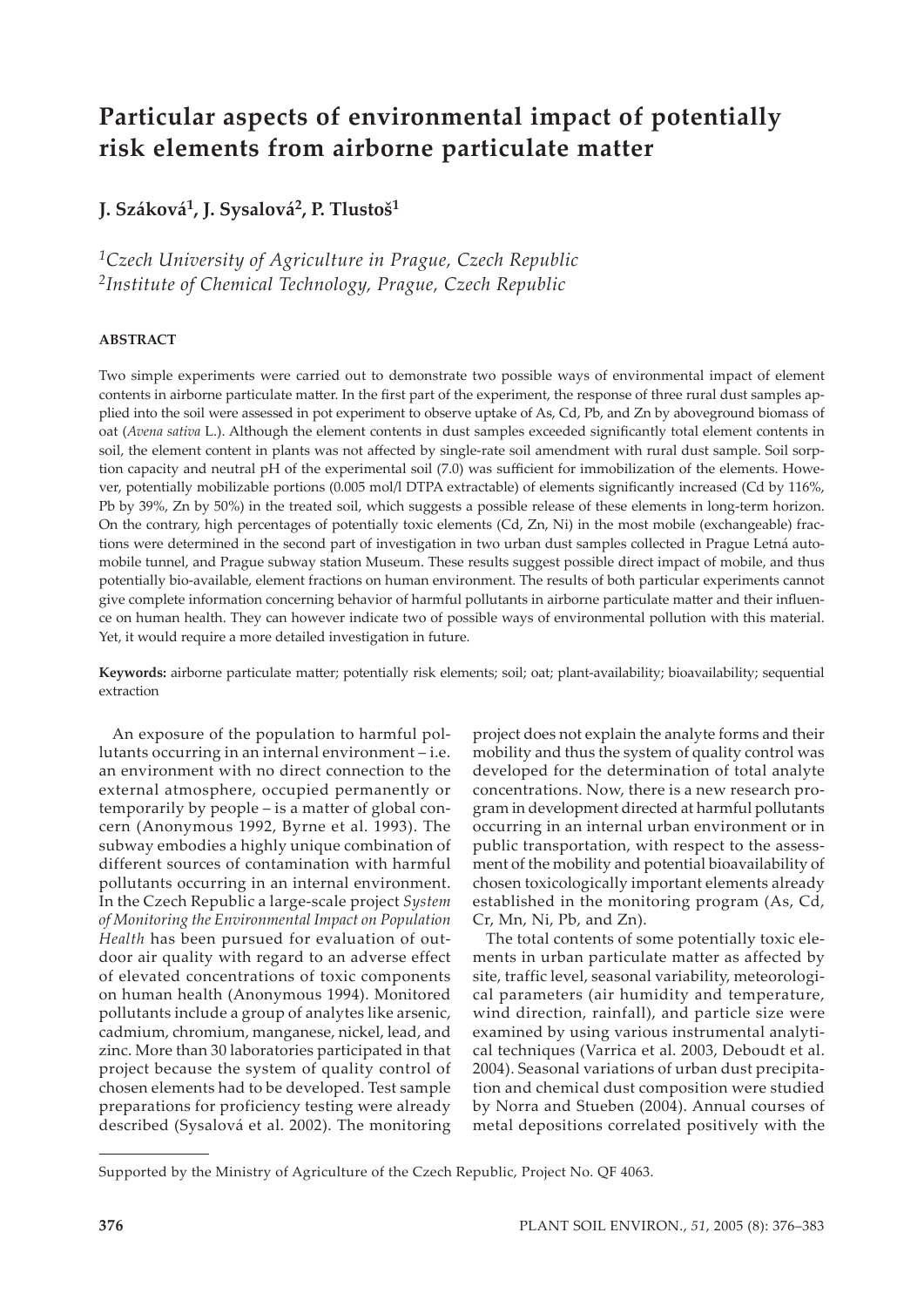dust precipitations and negatively with the trace metal concentrations in dusts. The movement of heavy metals from source to deposit of urban dusts and sediments was investigated by Charlesworth and Lees (1999). They concluded the necessity of an application of sequential leaching of these materials to determine the changes during movement from source to deposit as well as to determine the environmentally harmful metal species and fractions. As for modern medical research, the total content of elements in airborne particles is not so important because it does not specify various adverse health effects, neither does it explain an anthropogenic contribution to sources of air pollutions (Davidson et al. 1998, Dabek-Zlotorzynska et al. 2002). For such studies or monitoring there is the need to determine the reactivity of individual analytes as well as the necessity to quantify specific analyte forms (species) and to estimate an environmental mobility and a possible bioavailability of investigated elements in air particulate matter. The mobility of an element is usually related, among other factors, to its chemical properties and the toxicity mainly to its oxidation state. Generally, the most frequently used method to assess the distribution of elements in environment of solid samples (soil, sediment, sewage sludge, urban dust, atmospheric deposit, coal fly ash, etc.) is the chemical fractionation of elements. This is a process performed by a sequence of different leaching or selective extraction procedures that determine element forms as an important factor in controlling the health impact. The basic method of sequential leaching was developed by Tessier et al. (1979) for sediments; at present the BCR (now the Institute for Reference Materials and Measurements) scheme is usually applied to different types of solid samples (Quevauviller et al. 1993).

In addition to the direct environmental impact of airborne particulate matter on human environment, an interdisciplinary approach is required to assess the influence of pollutants contained in this matter on topsoils and vegetation (Varrica et al. 2003, Norra and Stueben 2004). Viard et al. (2004) investigated the induction of contamination in localities with heavy traffic in the vicinity of highways, where the levels of metals in surface soil and plants decreased with increasing distance from the highway with maximum levels between 5 and 20 m.

The long-term effect of soil acidification due to the atmospheric deposition of metals on plant-availability was described as well (Blake and Goulding 2002). The investigation of relationships between airborne particulate matter and metal concentrations in leaves of common plants (*Taraxacum officinale*, *Rumex acetosa*) in field conditions showed weak correlations because of different concentrations of elements in individual soils, different soil properties and plant-availability of individual elements (Keane et al. 2001, Wang et al. 2003).

In our research, two experiments were carried out to demonstrate two possible environmental impacts of element content in airborne particulate matter: i) possible contamination of human food chain via soil pollution followed by plant uptake of these elements; in this case the influence of the addition of three rural dust samples into the soil on element uptake by oat biomass (*Avena sativa* L.) was investigated in pot experiment and ii) mobility of elements in two samples of urban dust samples by sequential leaching procedure was studied to assess their possible direct health impact.

#### **MATERIAL AND METHODS**

#### **Sampling of airborne particulate matter**

Rural dust samples were collected at three field locations: Červený Újezd (small village in Central Bohemia), Přestanov (village in Northern Bohemia with elevated level of air pollution), and Suchdol (Prague suburb). Samples were collected from the surface of  $4 \text{ m}^2$  into plastic jars positioned 1 m above the ground surface to eliminate pollution from ground caused by wind. To obtain a sufficient quantity of dust for the pot experiment, samples were collected over the period of three years, air dried, and homogenized before analyses. Samples from individual sites were mixed in ratio 1:1:1 and applied into the soil.

Urban dust samples were collected in sedimentation chambers of ventilation systems of Prague Letná automobile tunnel and Prague subway station Museum and processed as follows: materials were irradiated with photons of  ${}^{60}Co$  at 25 kGy for sterilization and sieved to obtain fractions with particle size < 50 meshes. These fractions were jetmilled twice and finally homogenized in V-shape blender for 48 h. Details of the whole procedure were already published by Kučera et al. (2000) and Sysalová et al.(2002). Particulates in final fractions were smaller than 400 meshes. Homogeneity tests and elemental characterization of urban dust samples were carried out using instrumental neutron activation analysis (INAA), proton induced *X*-ray emission (PIXE) and atomic absorption spectrometry (AAS); for comparison some analyses were performed by inductively coupled plasma optical emission spectrometry and mass spectrometry (ICP-OES and ICP-MS), respectively, in selected expert laboratories. The homogeneity of dust samples was tested by determining selected elements and by using different amounts of approximately 100, 50, 20, 10 and 0.5 mg (estimated from the size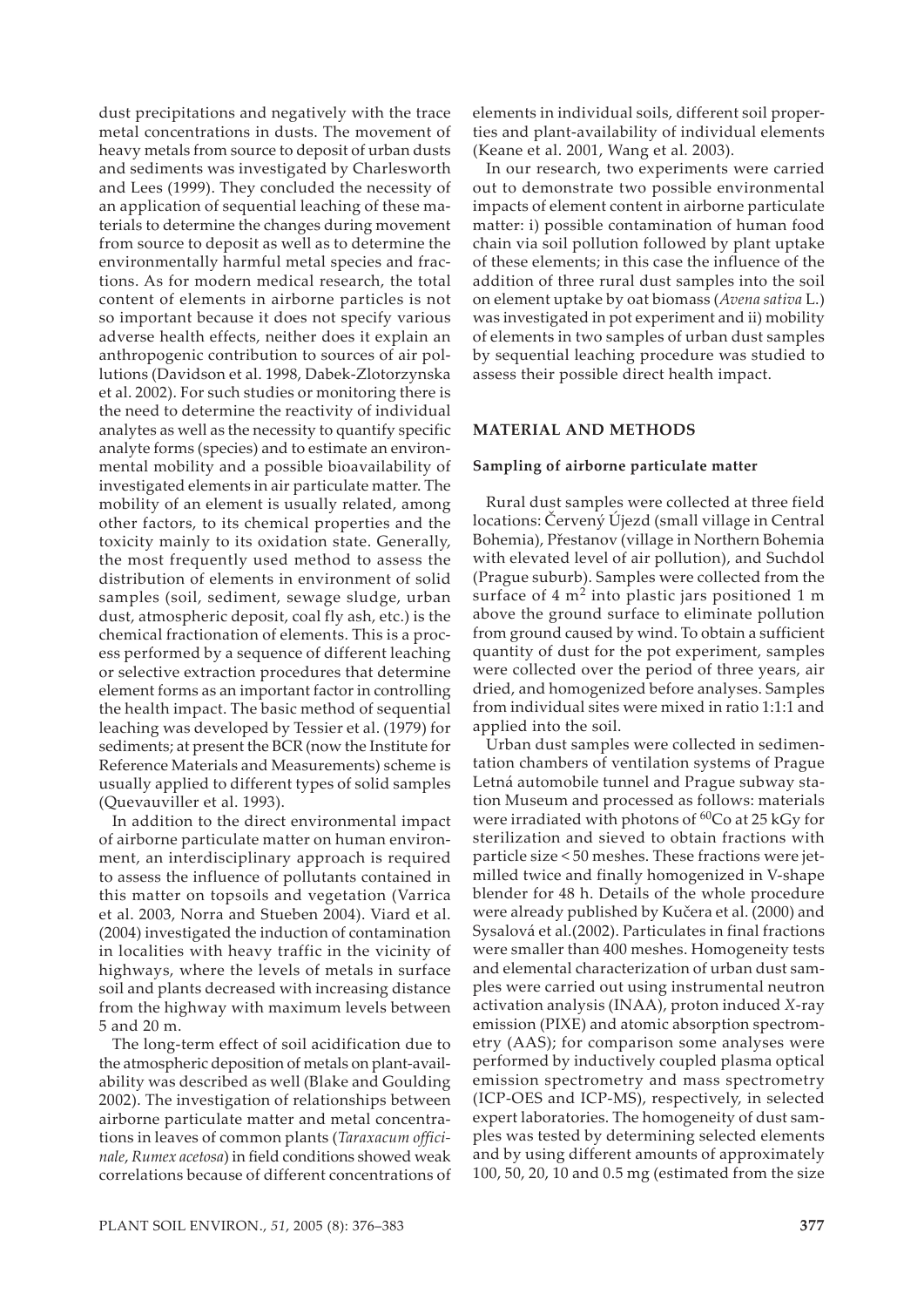of beam and energy of protons). Calculated relative standard deviations caused by inhomogeneity were low for both samples (less than 8%) even by PIXE, in which only a small mass of sample was analyzed.

#### **Pot experiment**

Luvisol characterized by  $pH_{\text{KCl}}$  7.0, cation exchange capacity 280 mmol/kg, and content of oxidizable carbon 1.35%, was investigated in the pot experiment. Soil was treated by N, P, K in the amount representing 1.5 g N, 0.44 g P and 1.1 g K per pot. Nutrient status of the soil was as follows: available P 331 mg/kg, available K 449 mg/kg, available Mg 163 mg/kg, and available Ca 2903 mg/kg. Available nutrient contents were determined by Mehlich II soil extraction procedure (Zbíral 2000). Oat var. Pan was cultivated in pots filled with 5 kg of air-dried soil, for which three replications of each treatment were used. Thirty five grams of mixed rural dust sample was applied per pot and thoroughly mixed with the experimental soil. The plants were watered by deionized water and soil moisture was kept at 60% of its maximal water holding capacity. Plants were harvested in wax grain maturity and after harvest the above ground biomass was checked for fresh and dry biomass (dried at 60°C), ground and analyzed for As, Cd, Pb, and Zn contents. Soil samples were taken from the bulk of the oat plants immediately after the harvest, then air-dried at ambient temperature, ground in a mortar, passed through a 2-mm plastic sieve, and analyzed.

#### **Analytical methods**

To determine the total analyte content in urban dust samples by ICP-OES and GF AAS methods, samples of 20 mg were digested in a mixture of high purity concentrated nitric acid, hydrofluoric acid and hydrogen peroxide  $(5 + 1 + 1)$  in a microwave oven for 10 min at maximum power. The resulting clear solution was evaporated almost to dryness at 170°C on a hot plate coated with PTFE layer. The residue was dissolved and stored in 5% (v/v)  $HNO<sub>3</sub>$  in 10 ml plastic tubes at +4 $^{\circ}$ C until measurement. Operations were carried out in a clean room, class 100 working environment. Total element concentrations in rural dust samples and soils were determined in digests obtained by two-step decomposition as follows: 0.5 g of sample was decomposed by dry ashing in a mixture of oxidizing gases  $(O_2 + O_3 + NO_3)$  in an Apion Dry Mode Mineralizer (Tessek, Czech Republic) at 400°C for 10 h; the ash was then decomposed in a mixture of  $HNO<sub>3</sub> + HF$ , evaporated to dryness at 160°C and dissolved in diluted *aqua regia*  (Száková et al. 1999). The plant samples were decomposed by dry ashing procedure as follows: An aliquot (~1 g) of dried, thoroughly grounded whole aboveground biomass was weighed to 1 mg into a borosilicate glass test-tube and decomposed in a mixture of oxidizing gases  $(O_2 + O_3 + NO_3)$  at 400°C for 10 hours in Dry Mode Mineralizer Apion (Tessek, Czech Republic). The ash was dissolved in 20 ml of  $1.5\%$  HNO<sub>2</sub> (electronic grade purity, Analytika Ltd., Czech Republic) and kept in glass tubes at ambient temperature until measurement (Miholová et al. 1993).

For determination of plant-available portions of elements in soil samples, aliquots of fresh soil samples were extracted with 0.01 mol/l aqueous CaCl<sub>2</sub> solutions in ratio 1:10 (w/v) for 6 hours (Novozamsky et al. 1993). Potentially mobilizable portion of elements in soils were released by extraction with 0.005 mol/l solutions of dietylentriaminopentaacetic acid (DTPA) (+ 0.1 mol/l trietanolamine + 0.01 mol/l CaCl<sub>2</sub>) in ratio 1:2 (w/v) for 2 hours (Lindsay and Norwell 1978). Sequential extraction procedure was done according to the BCR recommendations (Quevauviller et al. 1993) modified by Dabek-Zlotorzynska et al. (2003). Samples (100 mg) were weighed into centrifuge tubes and sequentially extracted by following agents: i) exchangeable fraction by 0.11 mol/l  $CH<sub>3</sub>COOH$  in ratio 1:50 (w/v) for 16 h; ii) fraction bound to Fe/Mn oxides and carbonates by 0.1 mol/l NH<sub>2</sub>OH.HCl, in ratio 1:50 (w/v),  $pH = 2$  for 16 h; iii) fraction bound to organic matter and sulfides by 8.8 mol/l  $H_2O_{2}$ , in ratio 1:20 (w/v) evaporated to moist residue at 80°C followed by 1 mol/l  $CH_3COONH_{4}$ , in ratio 1:50 (w/v),  $pH = 2$  for 16 h; iv) residual fraction was calculated as the difference between the total element concentration in samples and the sum of the three fractions above. The supernatant phase of each step was obtained after centrifugation at 2500 rpm (e.g.  $325 \times g$ ) for 15 min, solutions were acidified by 0.1 ml 65%  $HNO<sub>3</sub>$ , completed to 10 ml by water and stored in a refrigerator (+4°C) until measurements. At the end of each step the washing procedure of residual sample was carried out by addition of 10 ml of ultra pure water, shook 15 min and centrifuged. Supernatant was decanted and discarded. Procedural blanks were prepared with each batch of extractions.

The elements Cd, Cr, Ni, Pb, Mn, and Zn in urban dust samples were determined by ICP-OES, Varian VistaPro equipped with autosampler SPS-5 (Australia). For the determination of As in these samples a Perkin-Elmer AAS, model 4000 (Germany), equipped with a graphite furnace HGA 500 and an autosampler AS-40 was used. The element contents in the digests and extracts of rural dust samples, soils, and plant biomass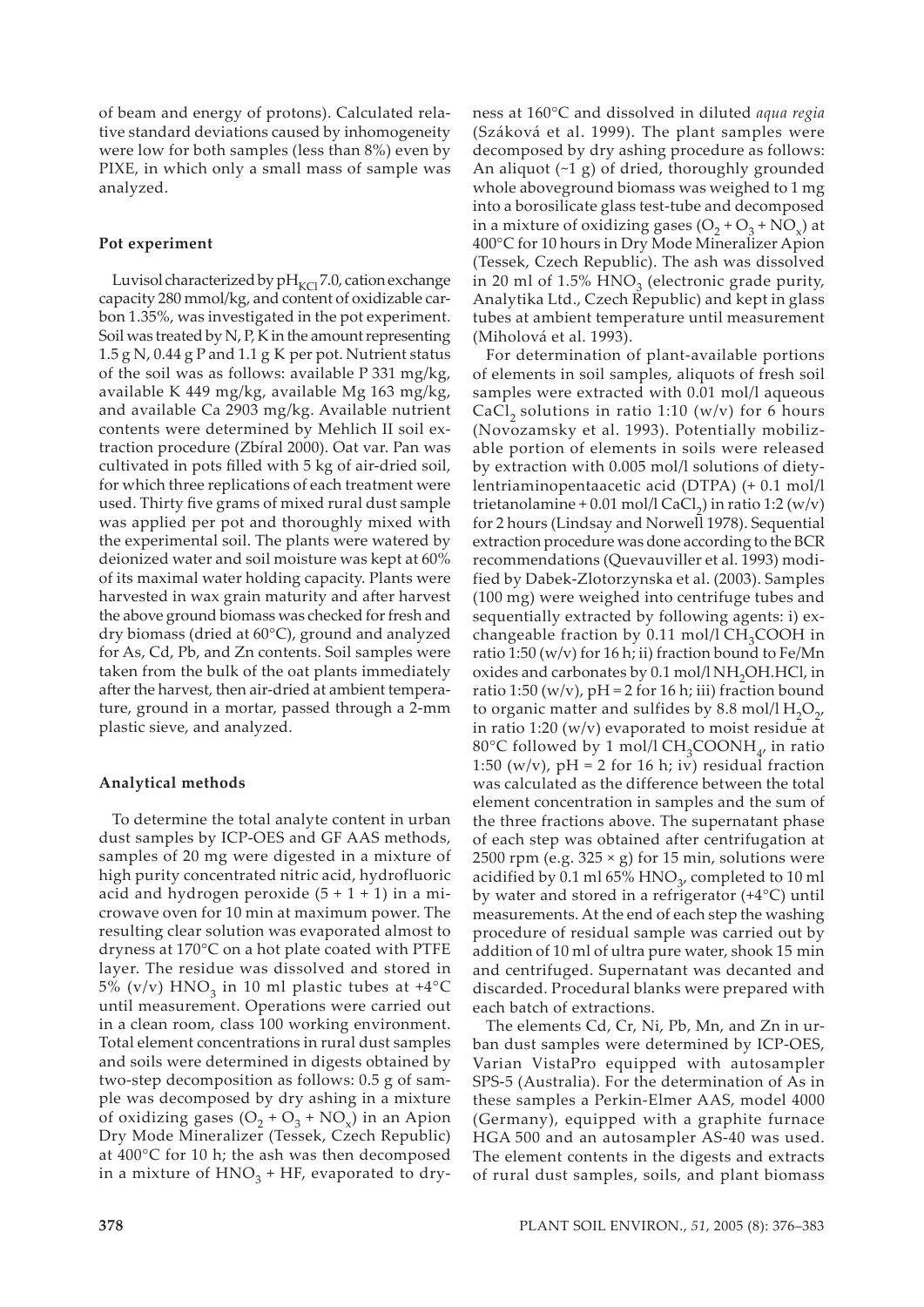were determined by AAS in flame (Zn, Mn), flameless (Cd, Pb, Cr, Ni), and hydride generation (As) measurement modes by using Varian SpectrAA-300 equipped with autosampler SPS-5, graphite furnace GTA-96, and continuous hydride generator VGA-76. For quality assurance of analytical data certified reference materials RM 12-02-03 Lucerne, BCR-144 Sewage sludge, and NIST 1648 Urban particulate matter were analyzed. Kruskal – Wallis test (Statgraphics plus 5.1) was applied for statistical evaluation of the data ( $\alpha$  = 0.05).

#### **RESULTS AND DISCUSSION**

The total element contents in experimental soil, rural dust samples (Červený Újezd, Přestanov, Suchdol), and urban dust samples (Letná and subway) are summarized in Table 1. Expectably, element contents in airborne particulate matter exceeded significantly the soil element contents for As (except for rural dust from Červený Újezd), Cd, Cr, Pb, and Zn. The results did not show any significant differences between a rural dust from polluted area (Přestanov) compared to an unpolluted one (Červený Újezd). Moreover, as for Cd, Pb, and Zn, the contents in urban dust samples were much higher than in the rural dust samples. Concerning chromium the differences among all the dust samples were relatively low whereas soil Cr content was 4-5-fold lower than in the dusts. For manganese, high contents of this element were

observed in urban dusts while its contents in rural dusts were comparable to the soil. As opposed to that, the highest contents of nickel were found in rural dusts and urban dusts were comparable to the soil. Contrary to these results Romic and Romic (2003) reported five times higher nickel contents in urban soils near Zagreb (Croatia) compared to agricultural ones, whereas for Cd, Pb, and Zn the highest levels of these elements corresponded to our research.

The results of the pot experiment are summarized in Table 2. Illustrated by Figure 1 as well, the single-rate soil amendment with rural dust sample did not lead to a significant change of element contents in the oat biomass. The plantavailable (0.01 mol/l CaCl<sub>2</sub> extractable) element contents in soil were not significantly affected by soil amendment either. Relatively high soil sorption capacity and high pH level of the soil (7.0) were sufficient for immobilization of elements at the treated pots for the whole vegetation period. Although not significant, plant-available arsenic contents in soil tended to increase in treated pots. The arsenic mobility in soil is affected by complex of soil physicochemical parameters where soil organic matter plays an important role. The organic matter contained in the dust samples could therefore provoke the changes in organic matter composition in soil. As for the adsorption sites, competitive adsorption of dissolved organic matter and arsenate was observed by Lin et al. (2002). However, Carbonell-Barrachina et al. (1999) found

Table 1. Total element contents in urban dust samples (Letná and subway), rural dust samples (Č. Újezd, Přestanov, Suchdol), and experimental soil (mg/kg)

| Sample    |        | As<br>(mg/kg) | Cd<br>(mg/kg) | Cr<br>(mg/kg) | Mn<br>(mg/kg) | Ni<br>(mg/kg) | Pb<br>(mg/kg) | Zn<br>(mg/kg) |
|-----------|--------|---------------|---------------|---------------|---------------|---------------|---------------|---------------|
| Soil      | mean   | 18.4          | 0.191         | 40.5          | 367           | 67.3          | 23.3          | 98.9          |
|           | RSD(%) | 32.8          | 19.0          | 14.4          | 10.1          | 11.9          | 1.6           | 14.0          |
| Č. Újezd  | mean   | 16.7          | 0.471         | 161           | 321           | 449           | 76.4          | 287           |
|           | RSD(%) | 24.0          | 15.7          | 15.8          | 15.4          | 2.0           | 13.9          | 3.9           |
| Přestanov | mean   | 47.1          | 1.17          | 126           | 165           | 188           | 475           | 694           |
|           | RSD(%) | 8.4           | 16.8          | 17.3          | 13.2          | 4.5           | 20.1          | 10.5          |
| Suchdol   | mean   | 63.9          | 0.270         | 149           | 235           | 476           | 369           | 624           |
|           | RSD(%) | 11.8          | 21.4          | 13.4          | 10.4          | 4.8           | 18.1          | 6.2           |
| Letná     | mean   | 25.4          | 2.00          | 182           | 1005          | 64.5          | 1762          | 1284          |
|           | RSD(%) | 2.9           | 2.78          | 4.57          | 4.68          | 10.4          | 3.00          | 4.46          |
| Subway    | mean   | 71.5          | 9.59          | 204           | 1415          | 111           | 749           | 1724          |
|           | RSD(%) | 3             | 2.21          | 0.65          | 0.01          | 3.62          | 1.88          | 0.24          |

*RSD* = relative standard deviation (%)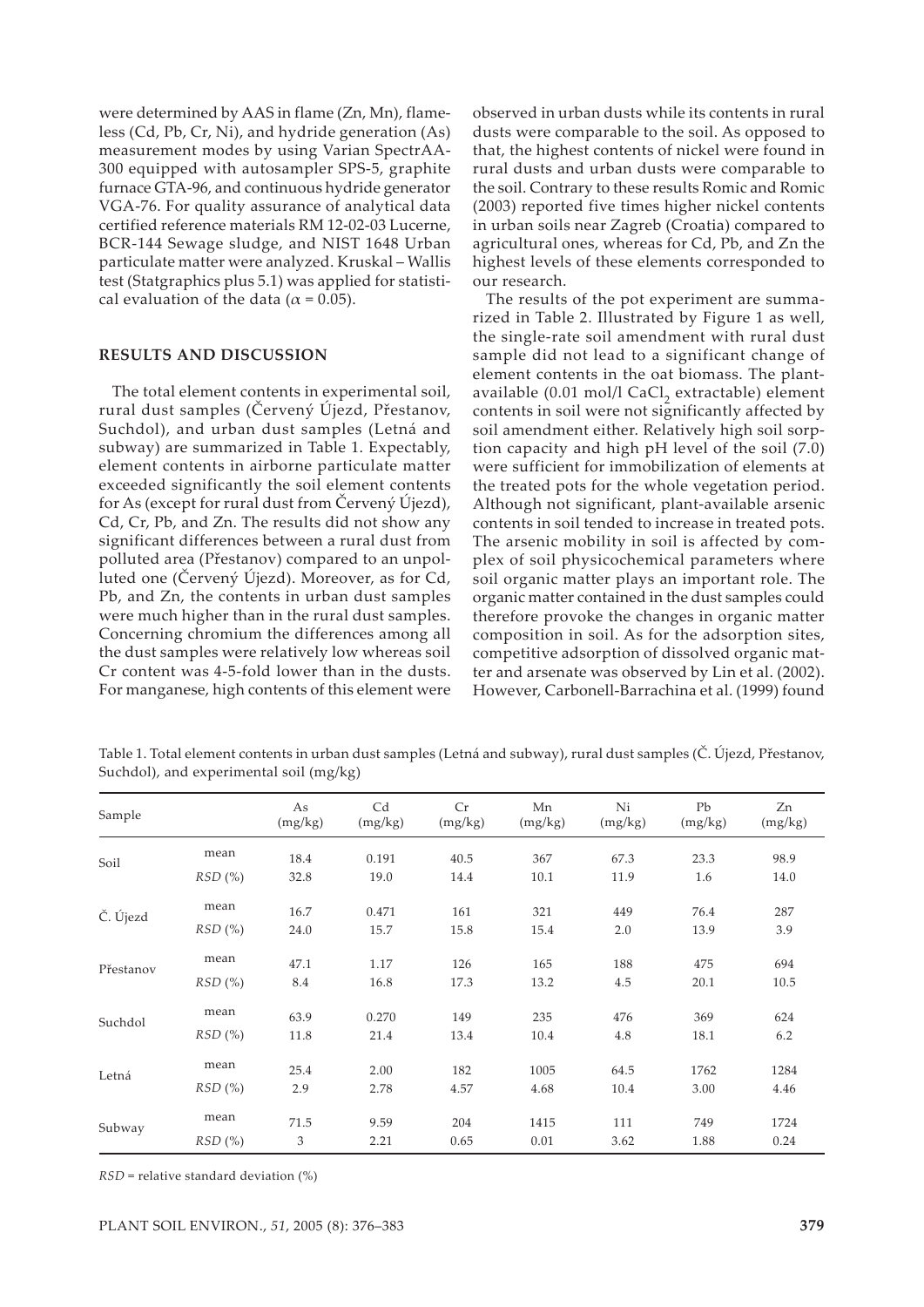| Oat<br>biomass    | As $(mg/kg)$ |           | $Cd$ (mg/kg) |           | $Pb$ (mg/kg) |       | $Zn$ (mg/kg) |                     |
|-------------------|--------------|-----------|--------------|-----------|--------------|-------|--------------|---------------------|
|                   | mean         | <b>SD</b> | mean         | SD        | mean         | SD    | mean         | SD                  |
| Control           | 0.277        | 0.032     | 0.217        | 0.042     | 0.614        | 0.156 | 44.2         | 7.1                 |
| Treated           | 0.261        | 0.033     | 0.222        | 0.080     | 0.500        | 0.072 | 44.5         | 5.9                 |
| CaCl <sub>2</sub> | As $(mg/kg)$ |           | $Cd$ (mg/kg) |           | $Pb$ (mg/kg) |       | $Zn$ (mg/kg) |                     |
|                   | mean         | SD        | mean         | <b>SD</b> | mean         | SD    | mean         | $\operatorname{SD}$ |
| Control           | 0.017        | 0.004     | 0.005        | 0.002     | ${}_{0.007}$ |       | 0.057        | 0.012               |
| Treated           | 0.035        | 0.014     | 0.008        | 0.004     | ${}< 0.007$  |       | 0.057        | 0.015               |
| <b>DTPA</b>       | As $(mg/kg)$ |           | $Cd$ (mg/kg) |           | $Pb$ (mg/kg) |       | $Zn$ (mg/kg) |                     |
|                   | mean         | <b>SD</b> | mean         | SD        | mean         | SD    | mean         | SD                  |
| Control           | 0.010        | 0.004     | 0.042        | 0.016     | 1.49         | 0.04  | 2.23         | 0.17                |
| Treated           | 0.013        | 0.002     | $0.084*$     | 0.006     | $2.07*$      | 0.24  | $3.35*$      | 0.08                |

Table 2. Element contents in oat biomass, in CaCl<sub>2</sub> extractable portion in soil, and in DTPA extractable portion in soil at the soil amended by rural airborne particulate matter

\*significantly different element content in treated variant as compared to control ( $\alpha$  = 0.05)

*SD* = standard deviation, *n* = 3

that an organic amendment rich in sulfur compounds can reduce the risk of As pollution under anoxic conditions by precipitation of this element as insoluble sulfides. Evidently, the behavior of arsenic affected by soil organic matter depends on individual experimental conditions and cannot be unambiguously predicted. The soil extraction by 0.005 mol/l DTPA can be applied for assessment of potentially mobilizable portions of elements. The results (Table 2) showed a significant increase of element contents (Cd by 116%, Pb by 39%, Zn by 50%) at treated soil. These observations indicate that the possibility of release of these elements into soil solutions cannot be excluded in next vegetation periods. In the case of arsenic, DTPA extracts seems to be ineffective for release of mobilizable portion of this element (Száková et al., 2000). The effects of soil properties on element mobility in soils polluted by atmospheric deposition were investigated by Blake and Goulding (2002). Because the long-term atmospheric deposition can lead to soil acidification they assessed predominantly the effect of soil pH. Their long-term observations suggested that the increase in exchangeable lead resulted more from increased total Pb in soil via repeated atmospheric deposition than from Pb mobilization by changing soil pH. Cadmium and zinc mobility was more closely connected to the soil acidity. Although in our case the single-rate soil amendment did not indicate a direct contamination of crop production, long-term atmospheric deposition to the soil followed by changing soil characteristics can release potentially mobilizable portions of elements into the soil solution.



Figure 1. Relative changes of element contents in oat biomass (a), in CaCl<sub>2</sub> extractable portion in soil (b), and in DTPA extractable portion in soil (c) at the soil amended by rural airborne particulate matter (100 % represents the control treatment)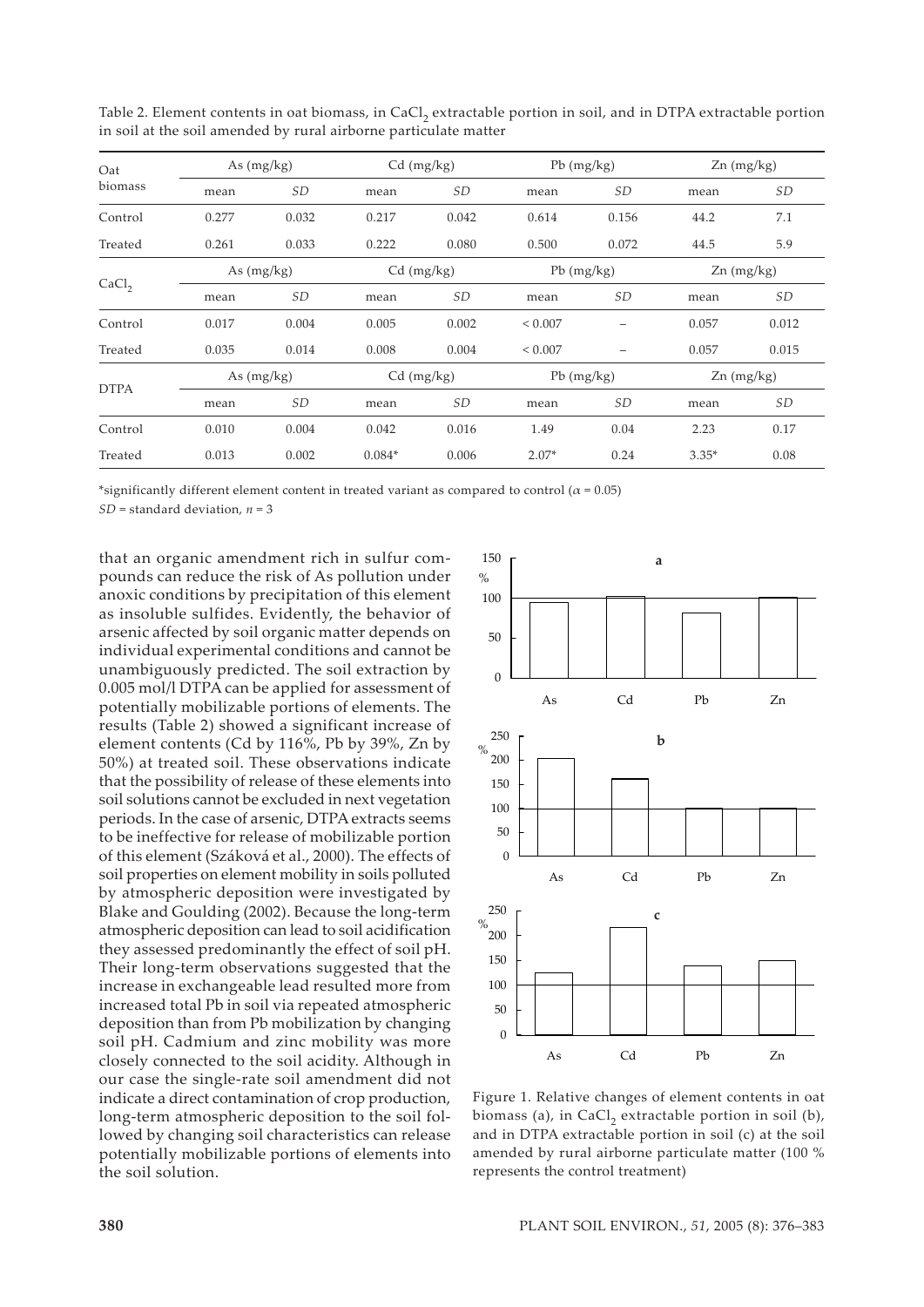

Figure 2. Relative element contents in extractable fractions of urban dust samples according to the sequential extraction procedure (% of total element contents in these samples)

Mobility of elements in urban dust samples determined by sequential extraction procedure differed according to sample sources and individual elements. Differences between both analyzed samples are illustrated in Figure 2, presenting relative values for the chemical distribution of each analyte based on the sequential leaching procedure. In exchangeable fraction more than 50% of Zn, 38% of Cd, and about 20% of Ni were found in the subway sample. In the road tunnel sample Letná even 40% of Cd, and 35% of Zn were found in the exchangeable fraction. 24% of cadmium was found in the subway sample in fraction associated with Fe/Mn oxides, whereas in the road tunnel dust it was only 19% in this fraction. The other element associated with environmentally mobile fractions is lead, mostly bound to organic matter and sulfides (34% in the road tunnel dust). Using similar sequential extraction procedure of urban dust samples from Sevilla (Spain), Fernández-Espinosa and Ternero-Rodriguez (2004) determined 31% of Ni, 21% of Cd, and 36% of Zn in exchangeable fraction and almost 50% of Pb bound to fraction that represents elements bound to organic matter and sulfides. These results suggested, regardless of the differences between extraction procedures and sampling site, similar character of distribution of risk elements in urban dust samples. On the other hand, elements like As, Cr, Ni are mostly accumulated in the environmentally immobile fraction – more than 55% of each of them are probably incorporated into individual stable compounds (oxides, phosphates, silicates, etc.) and hence not bio-available. Rather high levels of some toxically important elements were found in the subway particulate matter sample. Their occurrence in environmentally mobile fractions, potentially bio-available, could represent certain health risk for passengers and employees, staying in Prague subway for longer time. It has to be considered that dust deposited in ventilation chambers is mixed by piston effect caused by movement of trains; the secondary dust is generated and respirable particles containing toxic elements can penetrate into a human body. Depending on the particle size, toxic forms of analytes can be transported as far as to individual organs.

Whereas a single-rate application of rural dust sample into the soil did not lead to the pollution of oat biomass by potentially toxic elements, there still exists a risk of contamination of crop production by long-term atmospheric deposition. The problem is more serious in the case of soils with lower sorption capacity and pH level. On the contrary, the high percentages of mobile and potentially bio-available fractions of toxic elements in urban particulate matter from both external (automobile tunnel) and internal (subway) environment make this material highly dangerous for human health. The experiments presented in this paper cannot lead to a complex characterization of environ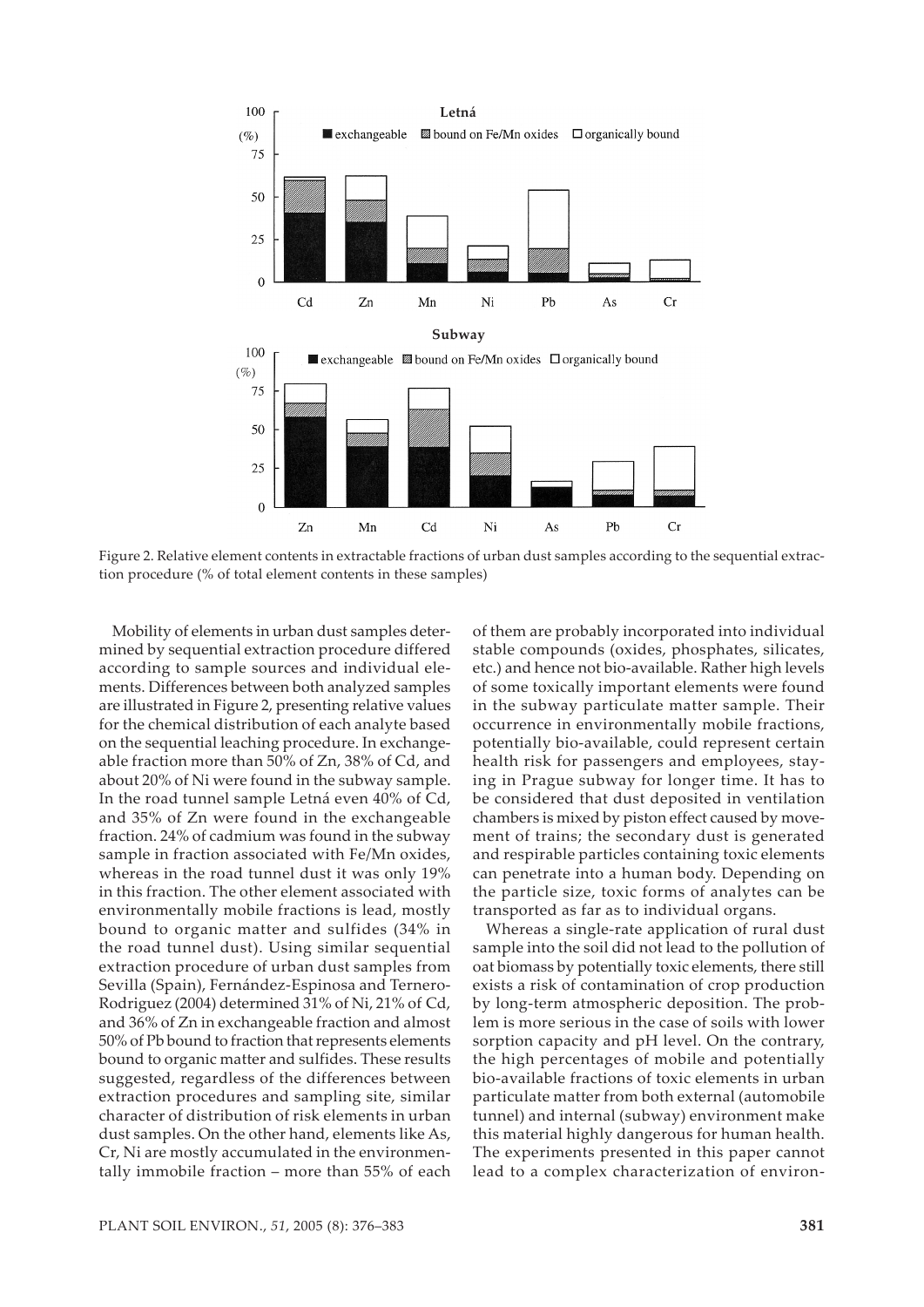mental impact of airborne particulate matter but suggests some of possible aspects of this problem and indicates possible approaches for evaluation of this source of harmful pollutants.

### **Acknowledgements**

The authors thank to Jan Kučera and Vladimir Havránek from the Institute of Nuclear Physics CAS for providing INAA and PIXE analyses.

## **REFERENCES**

- Anonymous (1992): European Concerted Action, ECA indoor air quality and its impact on man. Report No. 11. Commission of European Communities, Luxembourg, EUR 14449 EN.
- Anonymous (1994): System of monitoring the environmental impact on population health in the Czech Republic. Project I. National Institute of Public Health, Prague, Czech Republic.
- Blake L., Goulding K.W.T. (2002): Effects of atmospheric deposition, soil pH and acidification on heavy metal contents in soils and vegetation of semi-natural ecosystems at Rothamsted Experimental Station, UK. Plant and Soil, *240*: 235–251.
- Byrne M.A., Lange C., Goddar A.J.H., Roed J. (1993): Indoor aerosol deposition measurements for exposure assessment calculations. In: Proceedings of Indoor Air'93. 6th International Conference on Indoor Air Quality and Climate.
- Carbonell-Barrachina A., Jugsujinda A., DeLaune R.D., Patrick W.H., Burlo F., Siriksukhodom S., Anurakpongsatorn P. (1999): The influence of redox chemistry and pH on chemically active forms of arsenic in sewage sludge amended soil. Environment International, *25*: 613–618.
- Charlesworth S.M., Lees J.A. (1999): The distribution of heavy metals in deposited urban dusts and sediments, Coventry, England. Environmental Geochemistry and Health, *21*: 97–115.
- Dabek-Zlotorzynska E., Aranda-Rodriguez R., Buykx S.E.J. (2002): Development and validation of capillary electrophoresis for the determination of selected metal ions in airborne particulate matter after sequential extraction. Analytical and Bioanalytical Chemistry, *372*: 467–472.
- Dabek-Zlotorzynska E., Kelly M., Chen H., Chakrabarti C.L. (2003): Evaluation of capillary electrophoresis combined with a BCR sequential extraction for determining distribution of Fe, Zn, Cu, Mn, and Cd in airborne particulate matter. Analytica Chimica Acta, *498*: 175–187.
- Davidson C.M., Duncan A.L., Littlejohn D., Ure A.M., Garden L.M. (1998): A critical evaluation of the threestage BCR sequential extraction procedure to assess

the potential mobility and toxicity of heavy metals in industrially-contaminated land. Analytica Chimica Acta, *363*: 45–55.

- Deboudt K., Flament P., Bertho M.-L. (2004): Cd, Cu, Pb and Zn concentrations in atmospheric wet deposition at a coastal station in western Europe. Water, Air and Soil Pollution, *151*: 335–359.
- Fernández-Espinosa A.J., Ternero-Rodriguez M. (2004): Study of traffic pollution by metals in Seville (Spain) by physical and chemical speciation methods. Analytical and Bioanalytical Chemistry, *379*: 684–699.
- Keane B., Collier M.H., Shann J.R., Rogstad S.H. (2001): Metal content of dandelion (*Taraxacum officinale*) leaves in relation to soil contamination and airborne particulate matter. Science of the Total Environment, *281*: 63–78.
- Kučera J., Parr R.M., Smodiš B., Falgelj M., Mattiuzzi M., Havránek V. (2000): Use of INAA, PIXE and XRF in homogeneity testing of new IAEA reference air filters. Journal of Radioanalytical and Nuclear Chemistry, *244*: 121–126.
- Lin H.-T., Wang M.C., Li G.-C. (2002): Effect of water extract of compost on the adsorption of arsenate by two calcareous soils. Water, Air and Soil Pollution, *138*: 359–374.
- Lindsay W.L., Norwell W.A. (1978): Development of a DTPA soil test for zinc, iron, manganese and copper. Soil Science Society of America Journal, *42*: 421–428.
- Miholová D., Mader P., Száková J., Slámová A., Svatoš Z. (1993): Czechoslovakian biological certified reference materials and their use in the analytical quality assurance system in a trace element laboratory. Fresenius Journal of Analytical Chemistry, *345*: 256–260.
- Norra S., Stueben D. (2004): Trace element patterns and seasonal variability of dust precipitation in a low polluted city – the example of Karlsruhe/Germany. Environmental Monitoring and Assessment, *93*: 203–228.
- Novozamsky J., Lexmond T.M., Houba V.J.G. (1993): A single extraction procedure of soil for evaluation of uptake of some heavy metals in plants. International Journal of Environment Analytical Chemistry, *51*, 47–58.
- Quevauviller P., Ure A., Muntau H., Griepink B. (1993): Improvement of analytical measurements within the BCR-program – single and sequential extraction procedures applied to soil and sediment analysis. International Journal of Environment Analytical Chemistry, *51*, 129–134.
- Romic M., Romic D. (2003): Heavy metals distribution in agricultural topsoils in urban area. Environmental Geology, *43*: 795–805.
- Sysalová J., Kučera J., Kotlík B., Havránek V. (2002): Quality control materials for the determination of trace elements in airborne particulate matter. Analytical and Bioanalytical Chemistry, *373*: 195–199.
- Száková J., Tlustoš P., Balík J., Pavlíková D., Balíková M. (2000): Efficiency of extractants to release As, Cd,